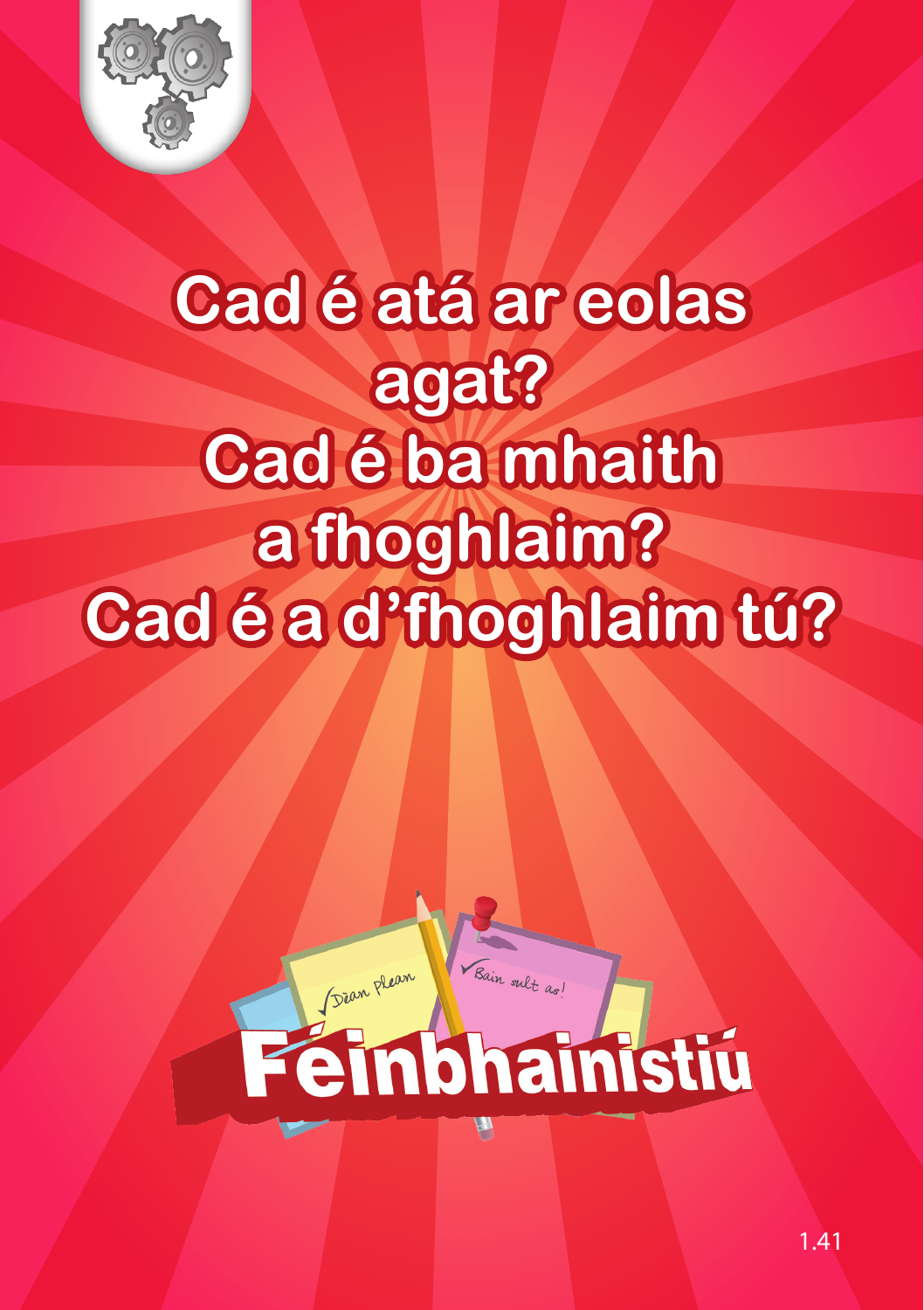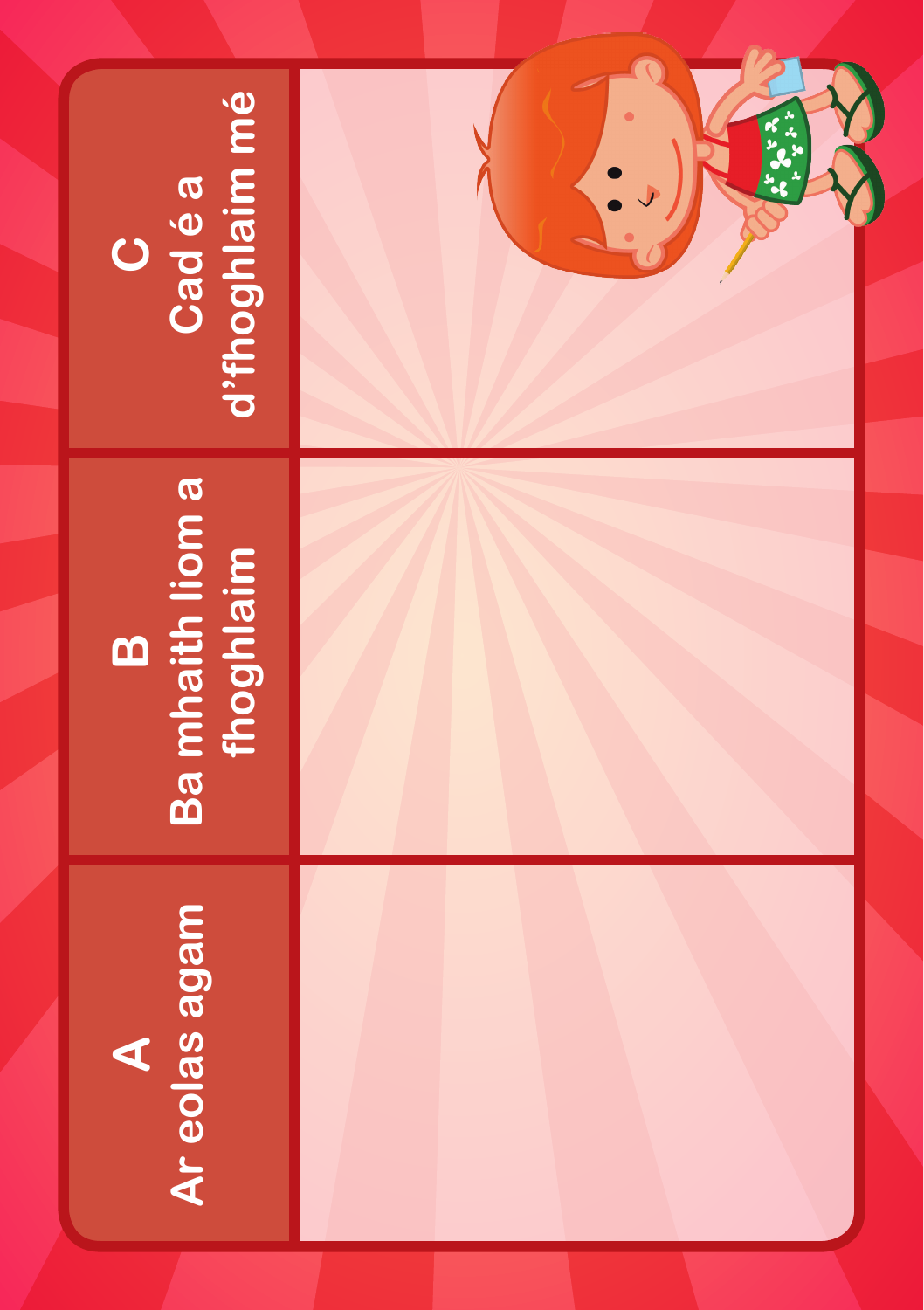

#### **Cad iad na scileanna atá agat?**



Bain sult as!

### Feinbhamistiu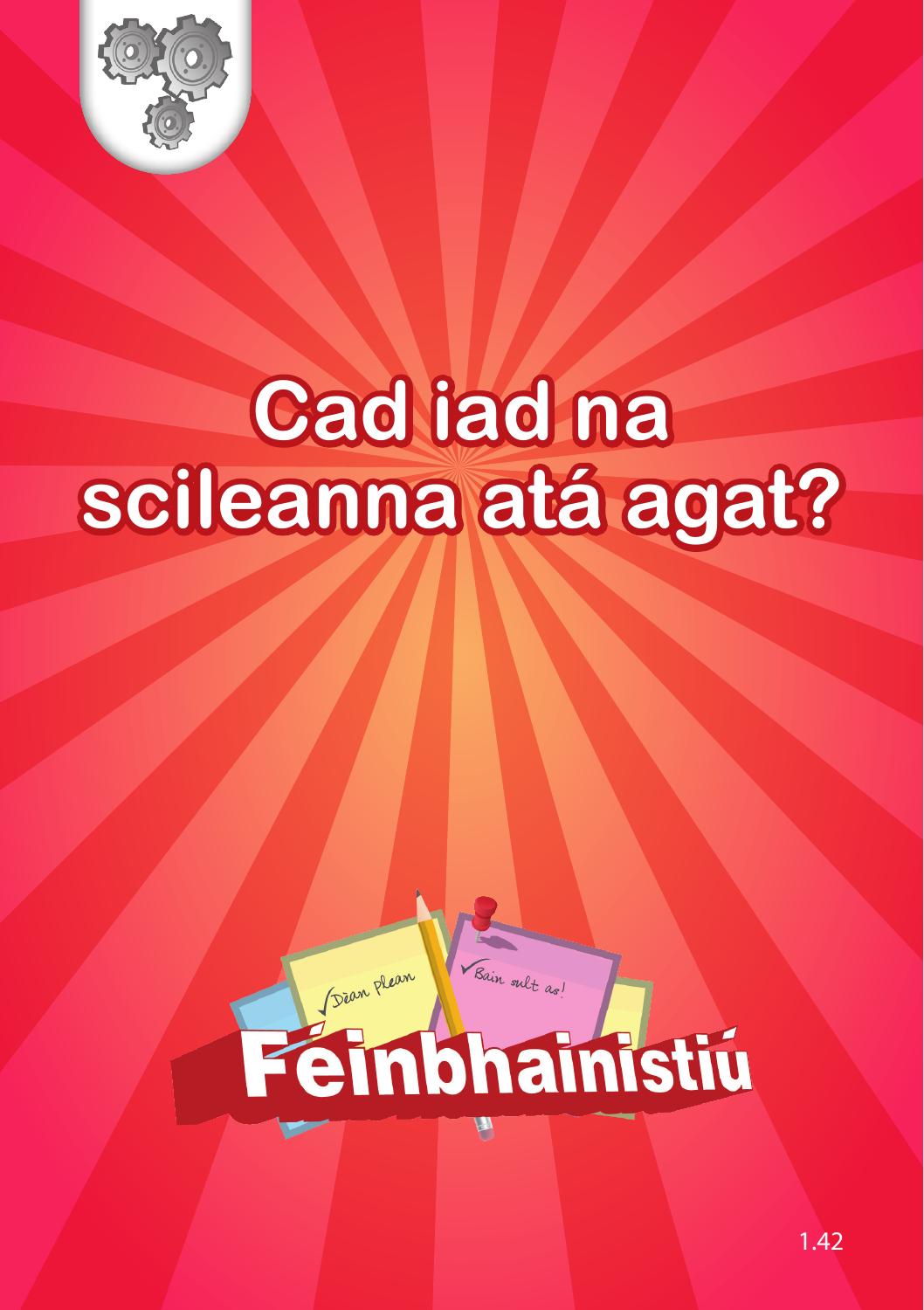- **1. Cad iad na rudaí a bhfuil tú maith acu? Déan liosta.**
- **2. Cad chuige, dar leat, a bhfuil tú maith ag na rudaí seo?**
- **3. An é go bhfuil tú maith ag éisteacht, go mbíonn smaointe maithe agat nó an rud eile ar fad atá ann?**
- **4. Déan liosta de na scileanna atá agat.**
- **5. Anois smaoinigh ar cad é eile a thiocfadh leat a dhéanamh leis na scileanna seo.**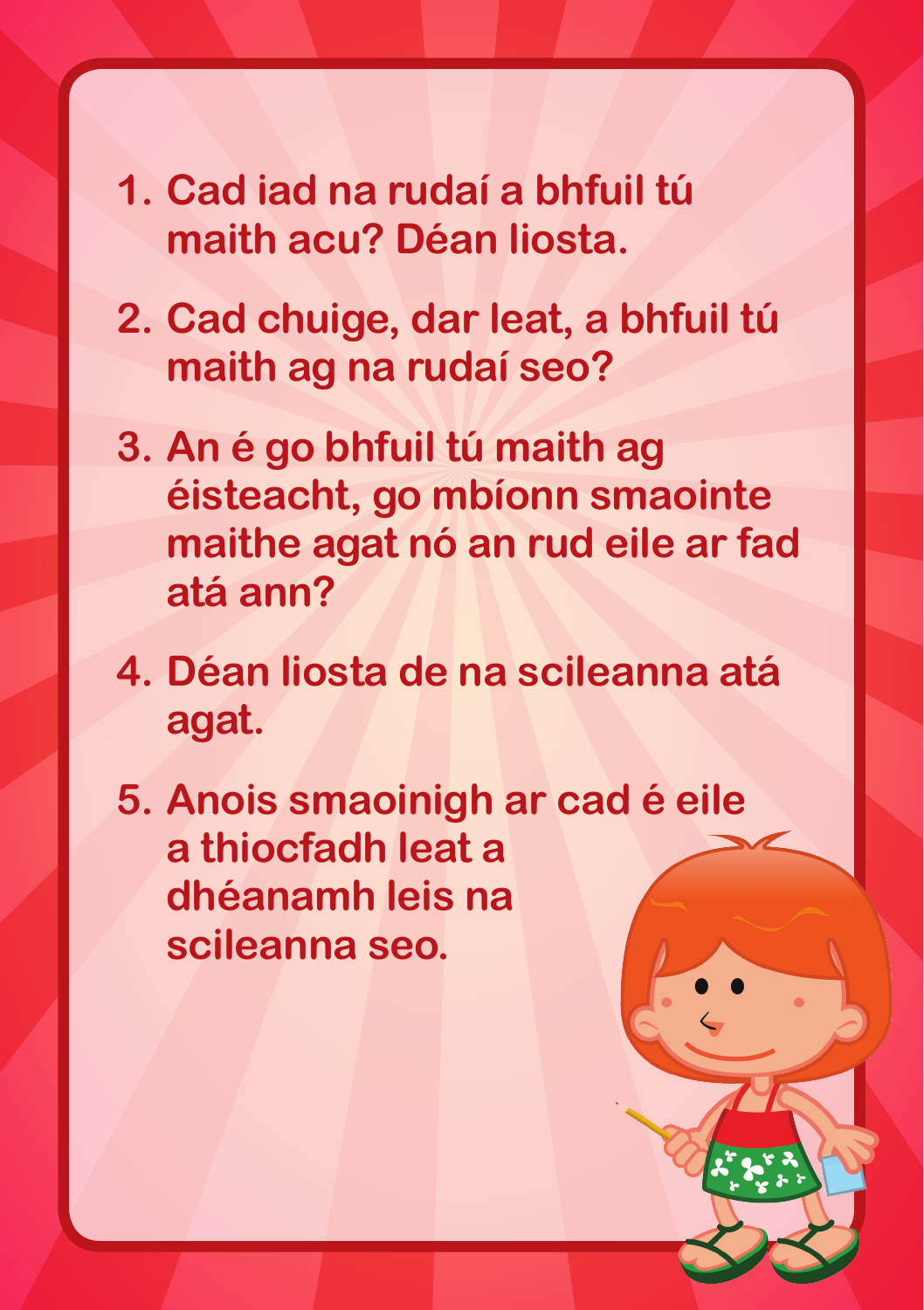

#### Súil a choinneáil ar an am



Bain sult as!

# Feinbhainistiu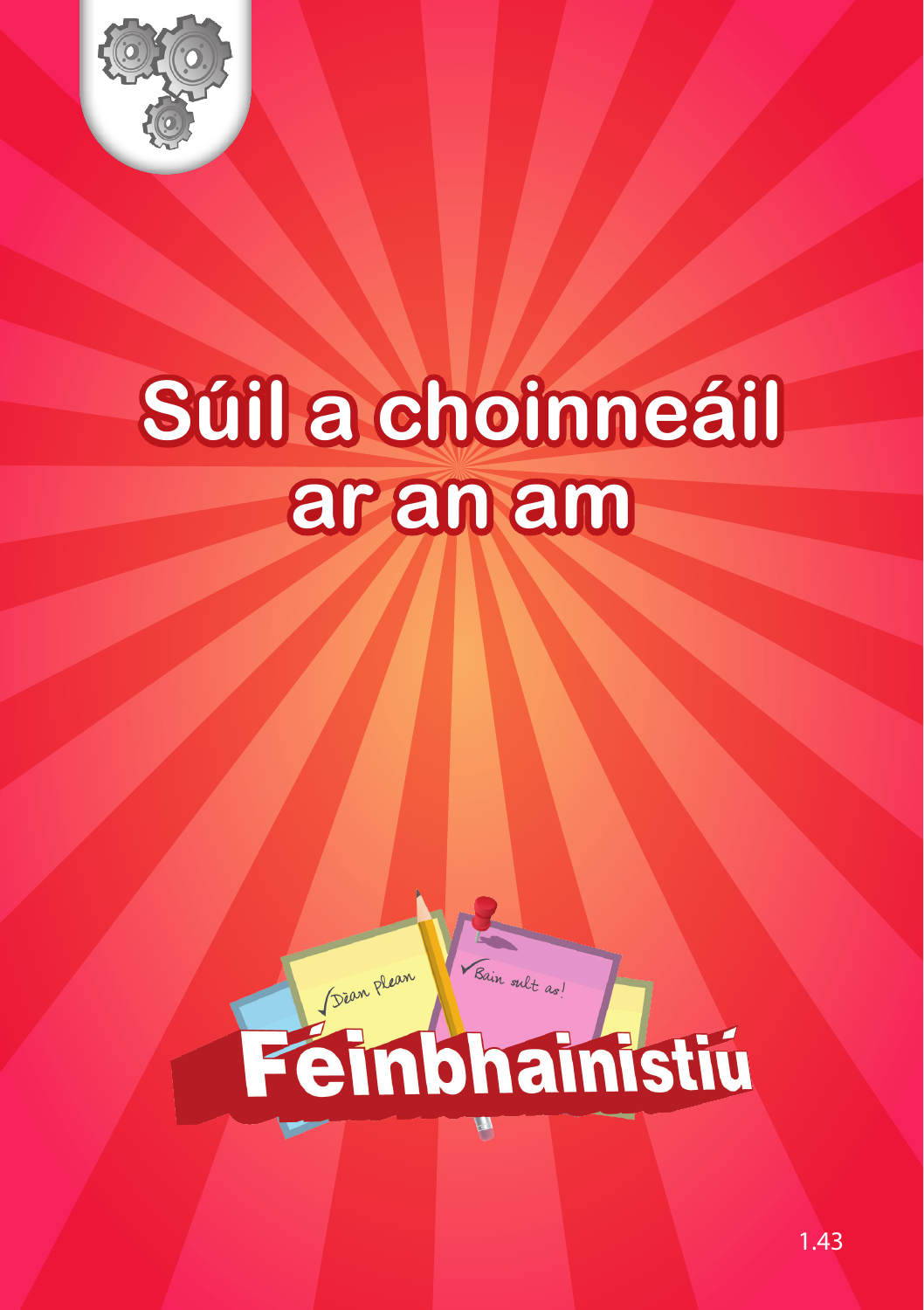- **1. Cad iad na rudaí uilig a bheidh le déanamh agat leis an tasc a chur i gcrích?**
- **2. Cá mhéad ama atá agat?**
- **3. Cad iad na codanna den tasc a ghlacfaidh an chuid is mó ama?**
- **4. Cad é mar a thig leat a chinntiú go mbeidh go leor ama agat leis na rudaí seo a dhéanamh?**
- **5. Déan cinnte de go bhfuil gach rud atá de dhíth ort agat.**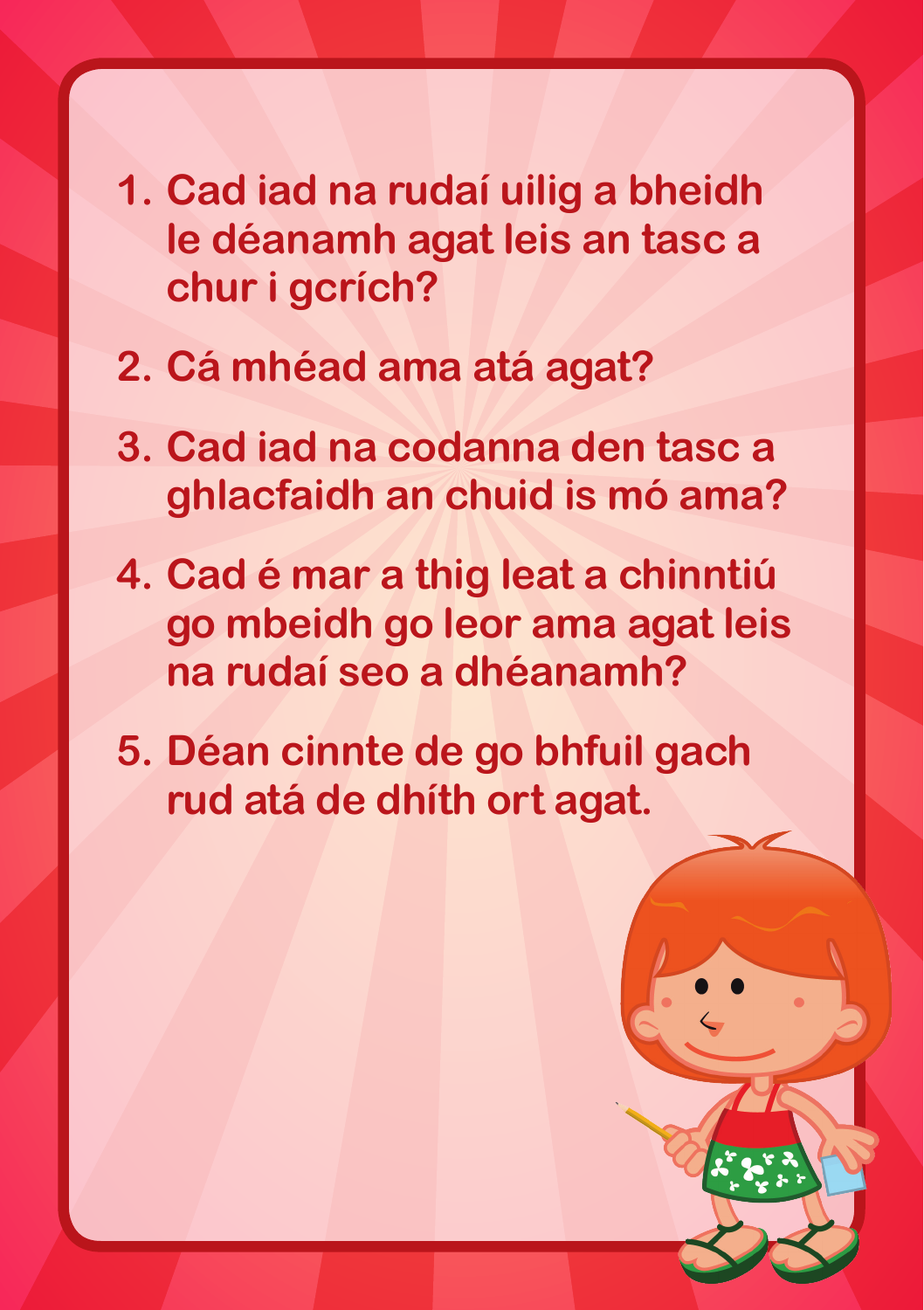

#### **Tá mé i bponc. Cad é a thig liom a dhéanamh?**



Bain sult as!

### Feinbhainistiu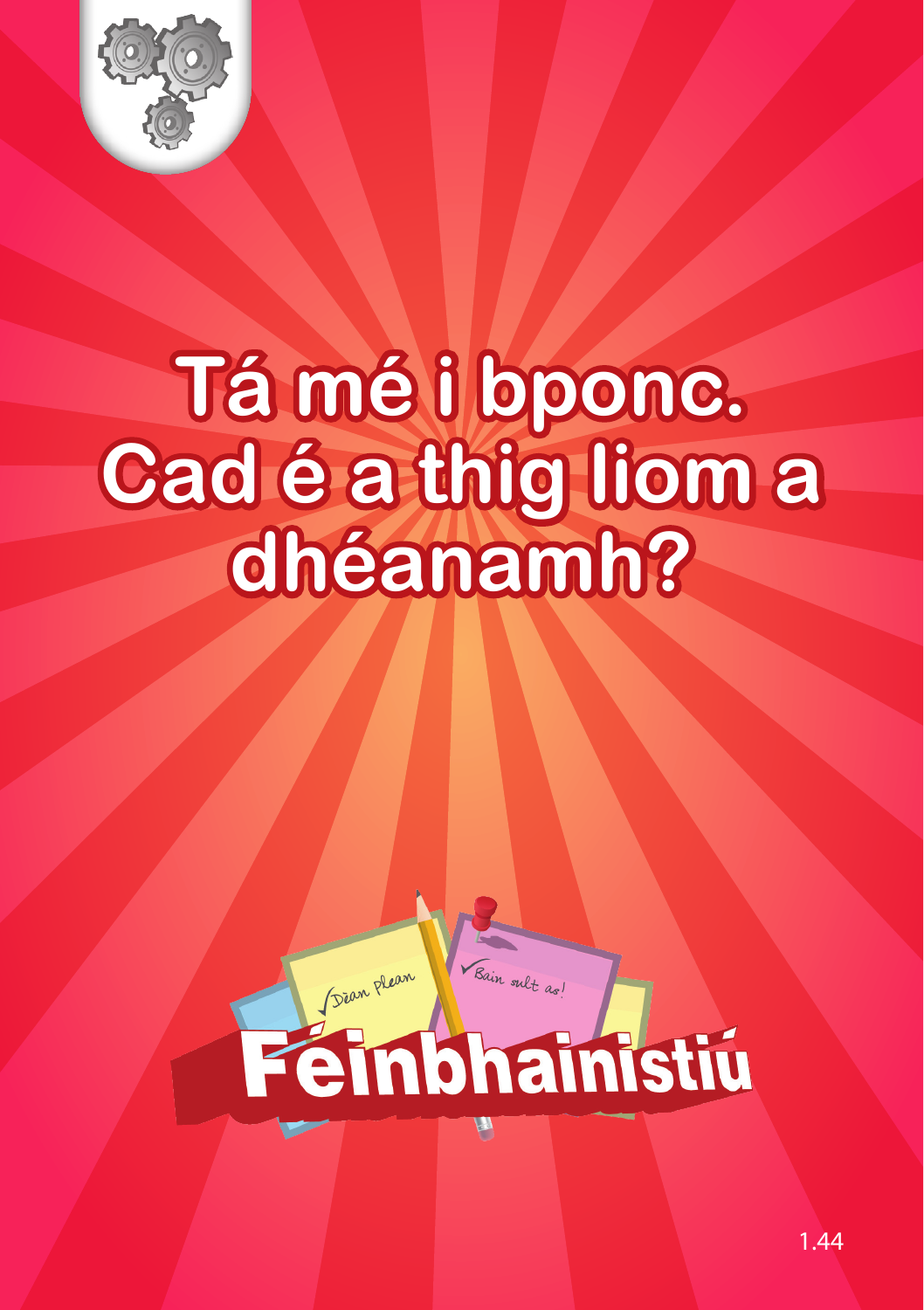- **1. Cad é atá ag cur bac ort leanúint ar aghaidh?**
- **2. An mbeadh trealamh ina chuidiú agat?**
- **3. An dtig leat an trealamh a fháil, nó iarraidh ar dhuine eile é a fháil duit?**
- **4. An bhfuil tú i bponc toisc nach dtuigeann tú?**
- **5. Cé leis a dtig leat labhairt le cuidiú a fháil?**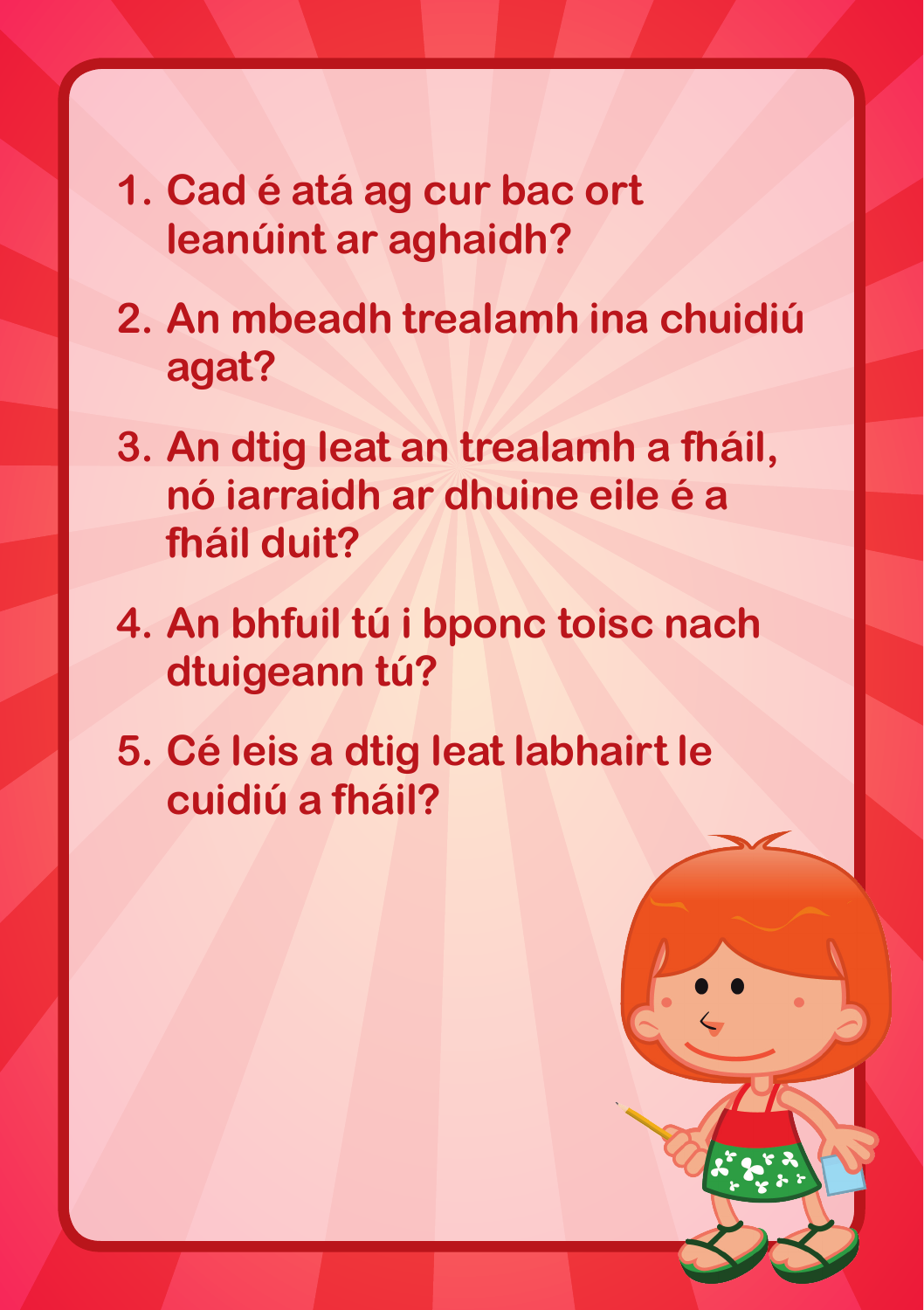

#### Tá sé déanta agat. d'fhoghlaim tú?



Bain sult as!

### Feinbhainistiu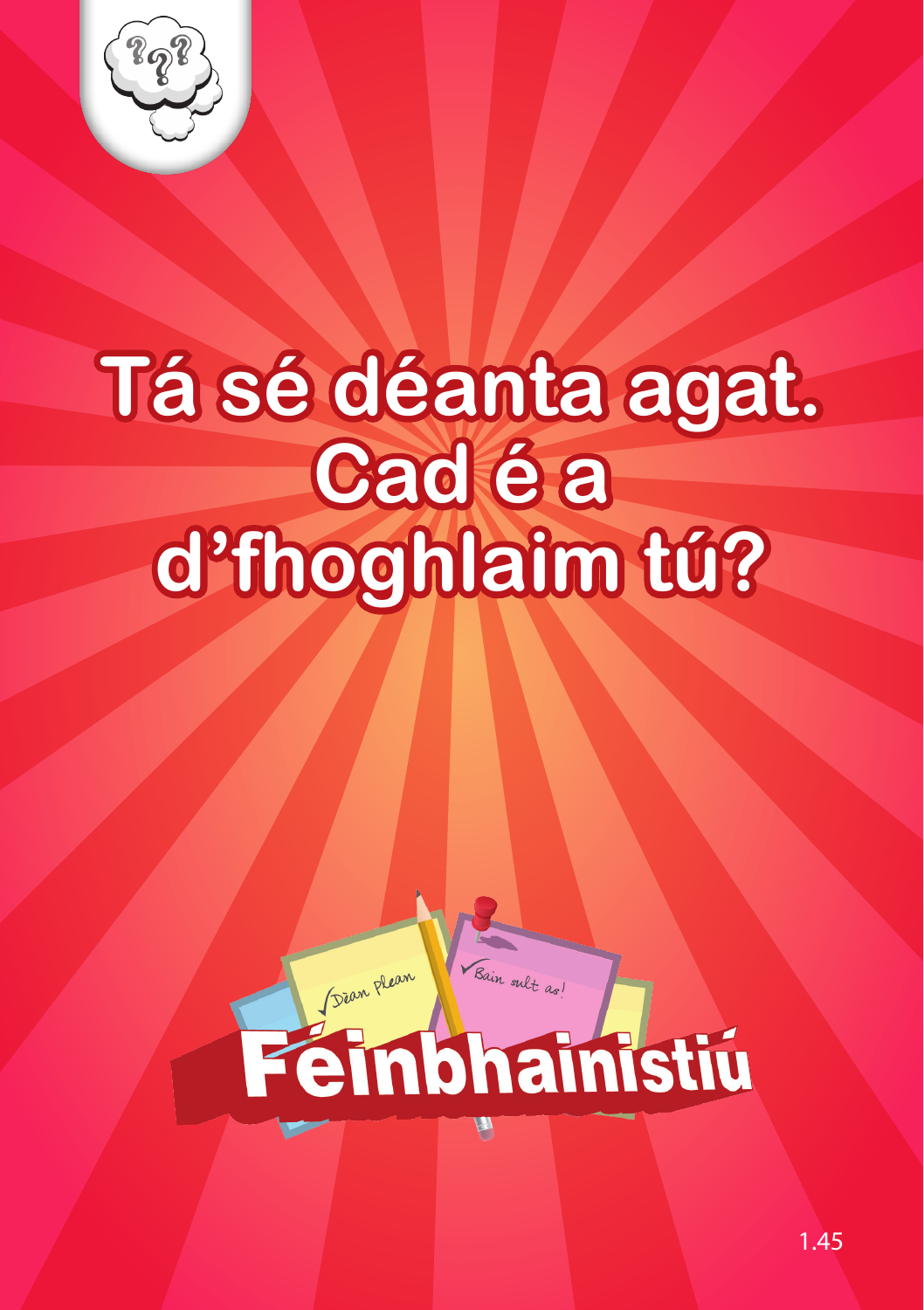#### **1. Cén dóigh a ndearna tú an tasc?**

- **2. Cad chuige a ndearna tú ar an dóigh sin é?**
- **3. Ar fhoghlaim tú rud ar bith nua tríd an tasc a dhéanamh ar an dóigh sin?**
- **4. Cén dóigh a ndearna daoine eile é?**
- **5. An ndéanfá iarracht é a dhéanamh ar bhealach difriúil an chéad uair eile?**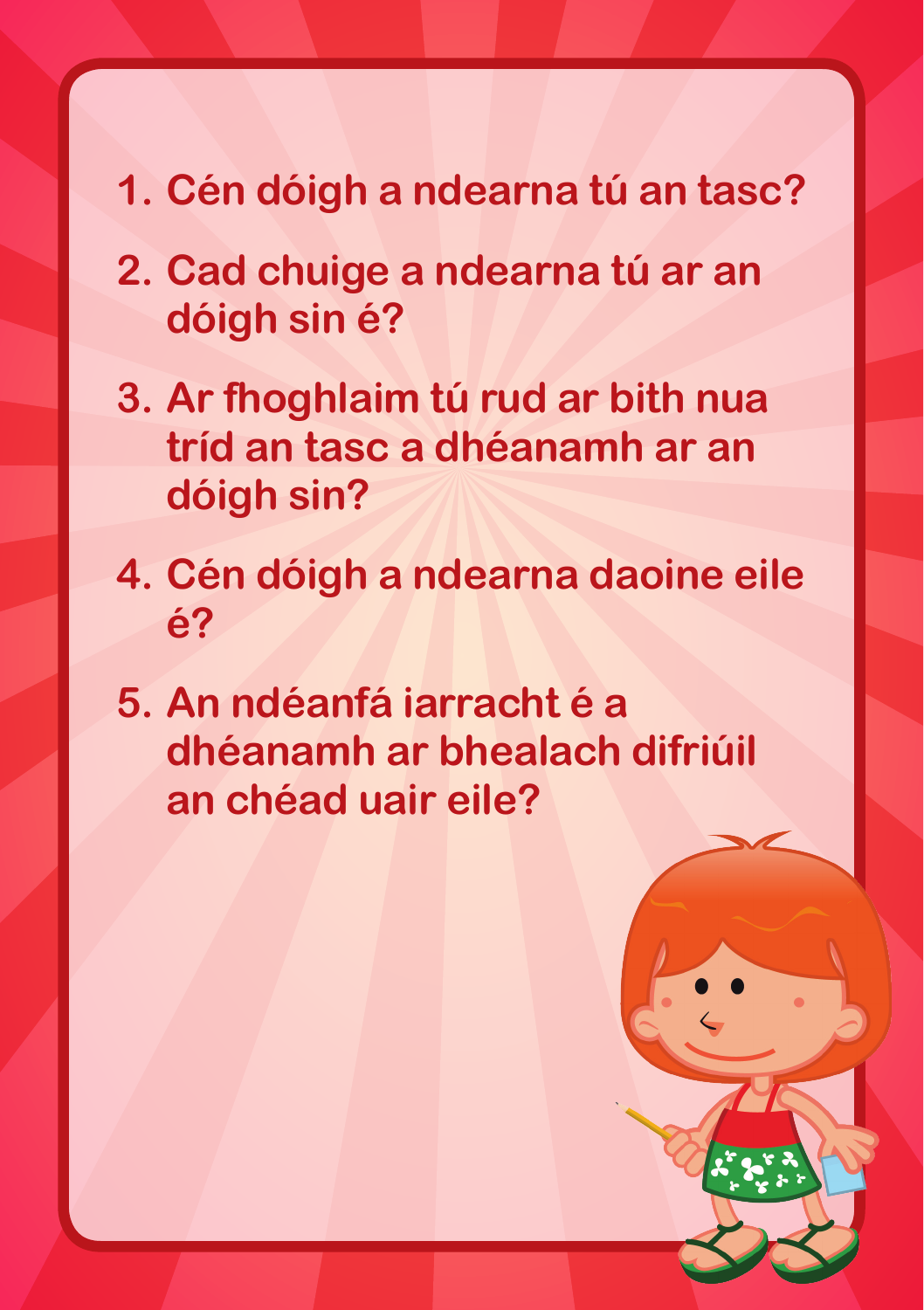

# Cad é mar a thig<br>Ieat feabhsú?



Bain sult as!

## **Einbhamistiu**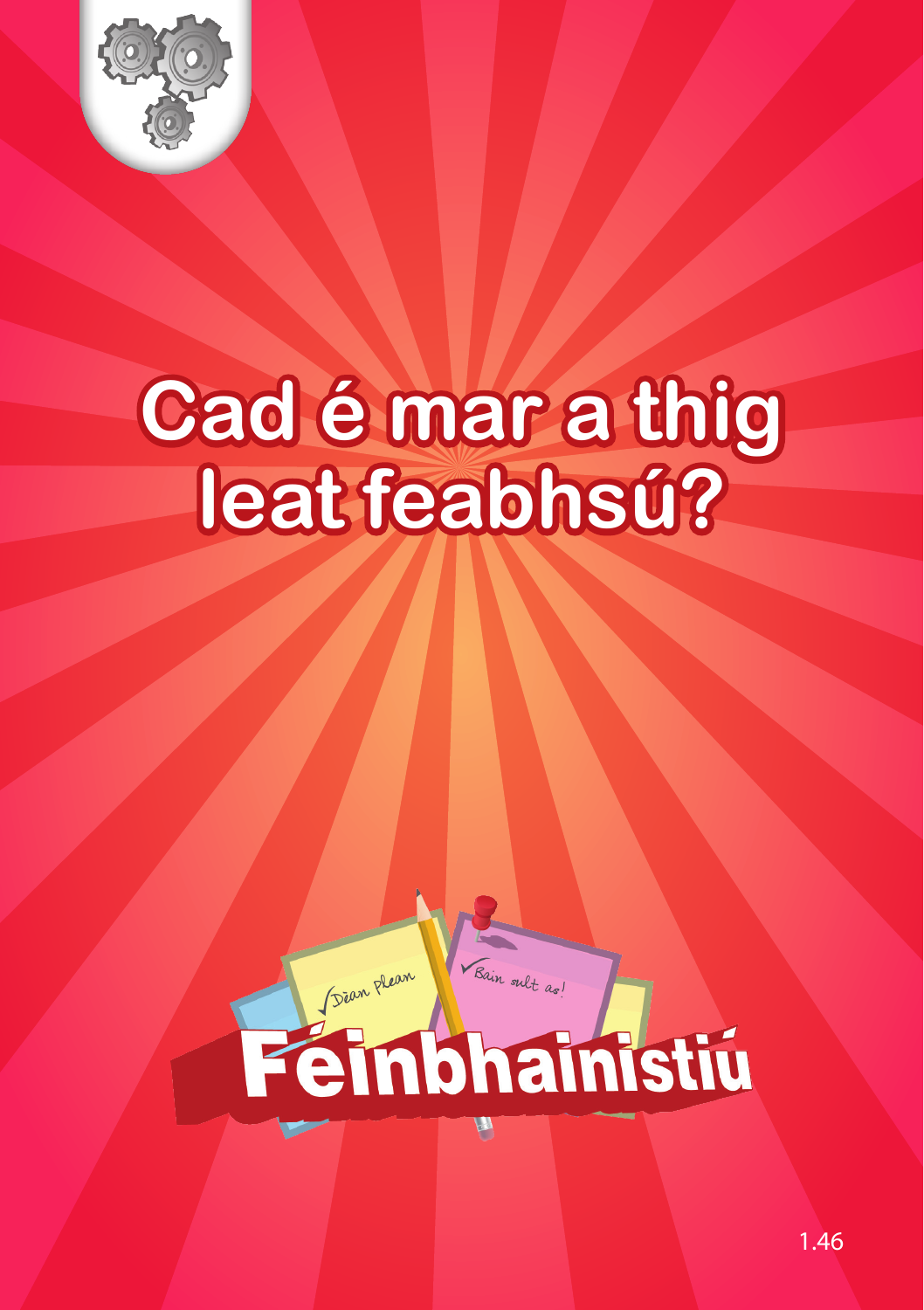- **1. Cad é atá doiligh agat? Roghnaigh rud amháin.**
- **2. Smaoinigh ar dhóigheanna a dtiocfadh leat feabhas a chur air seo.**
- **3. Roghnaigh smaoineamh amháin a thig leat a thriail.**
- **4. Cé a chuideodh leat?**
- **5. Cad é mar a bheidh a fhios agat gur tháinig feabhas ort?**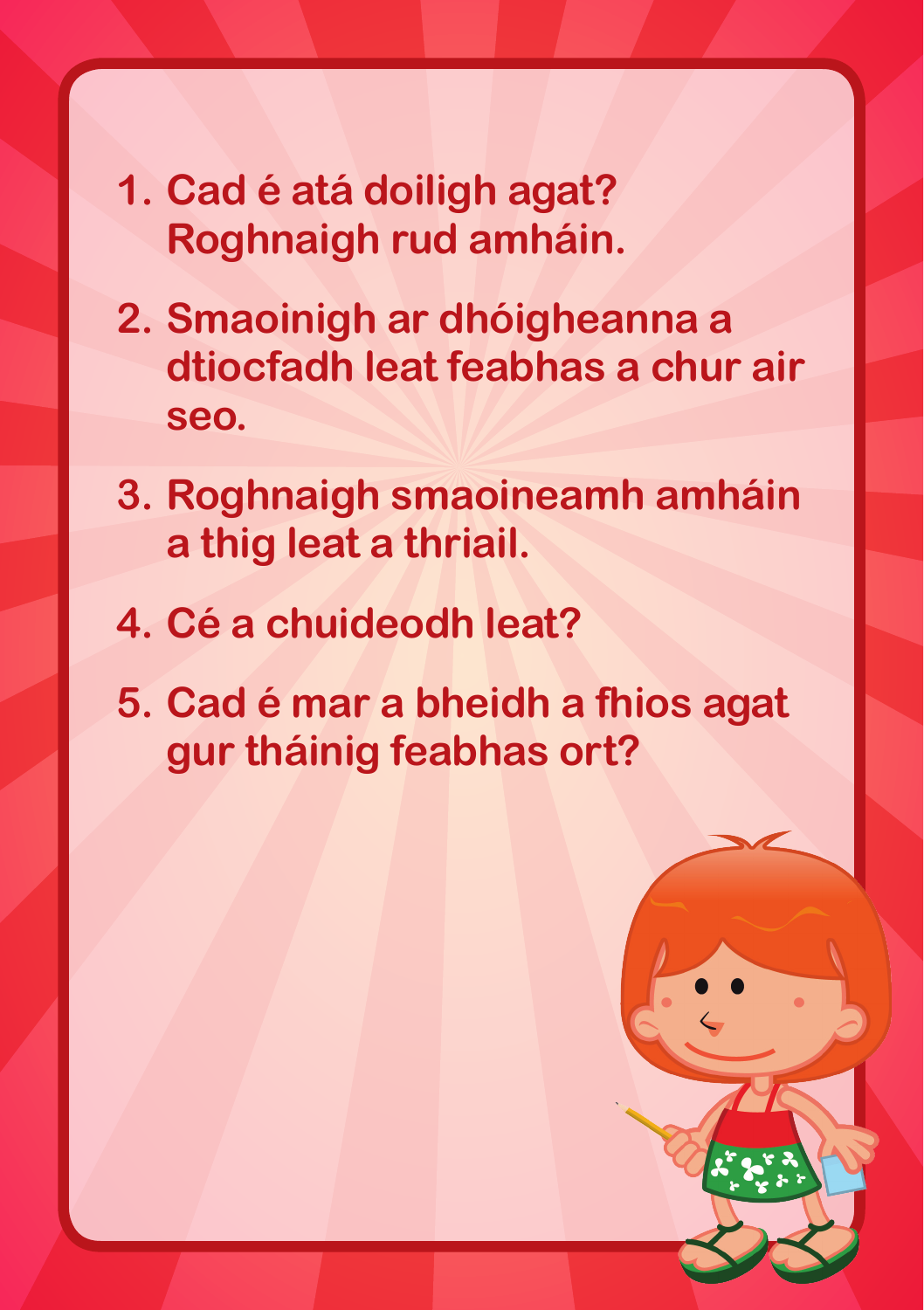

#### Céimeanna beaga



Bain sult as!

### Feinbhamstin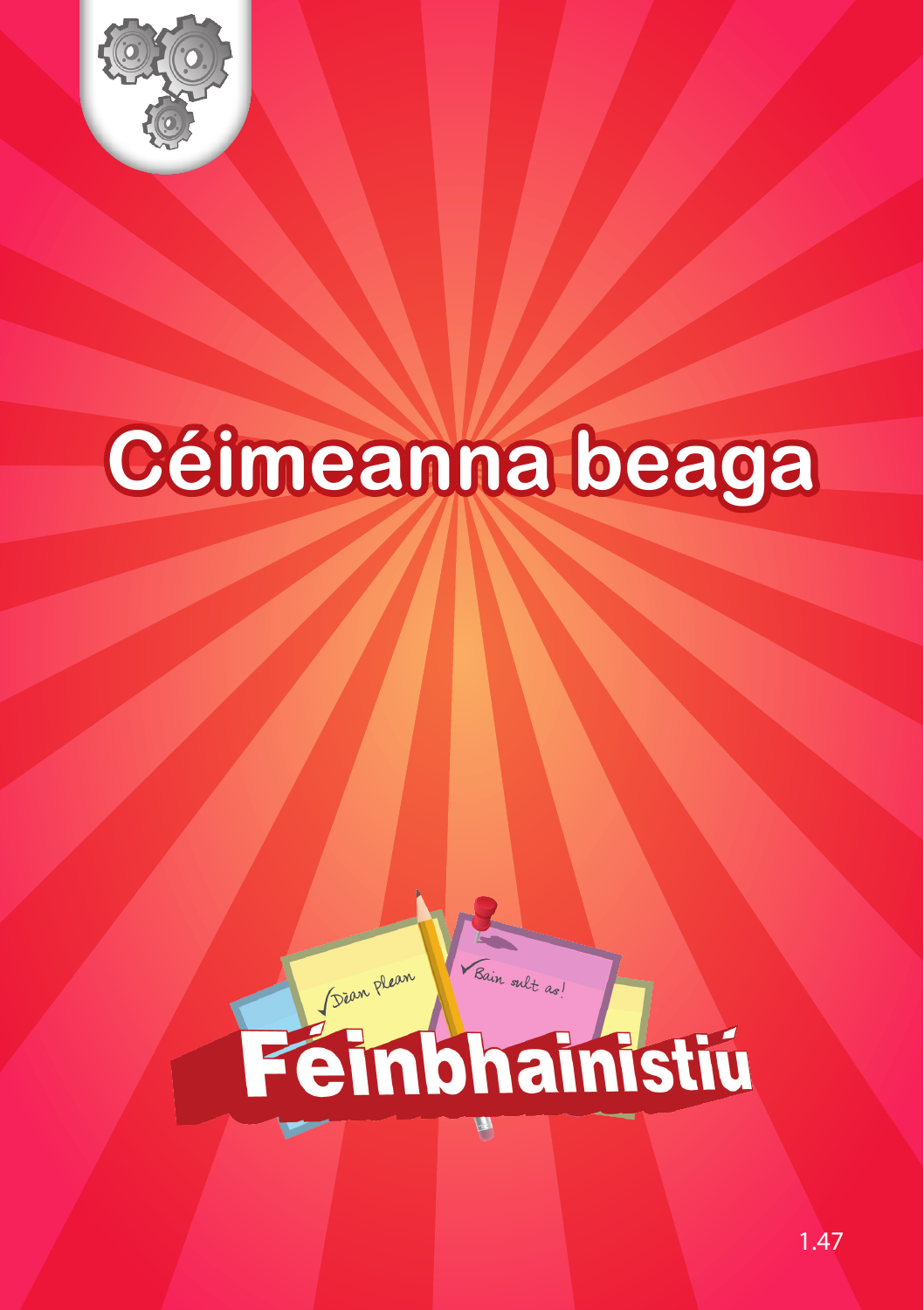- **1. Roghnaigh rud amháin ba mhaith leat a fheabhsú an tseachtain seo.**
- **2. Bris anuas ina chodanna beaga agus é agus déan é píosa ar phíosa.**
- **3. Cad iad na scileanna a bheadh de dhíth ort le bheith ábalta tosú air seo a fhoghlaim?**
- **4. An ndearna tú iad a chleachtadh?**
- **5. Déan tús, lár agus deireadh a phleanáil.**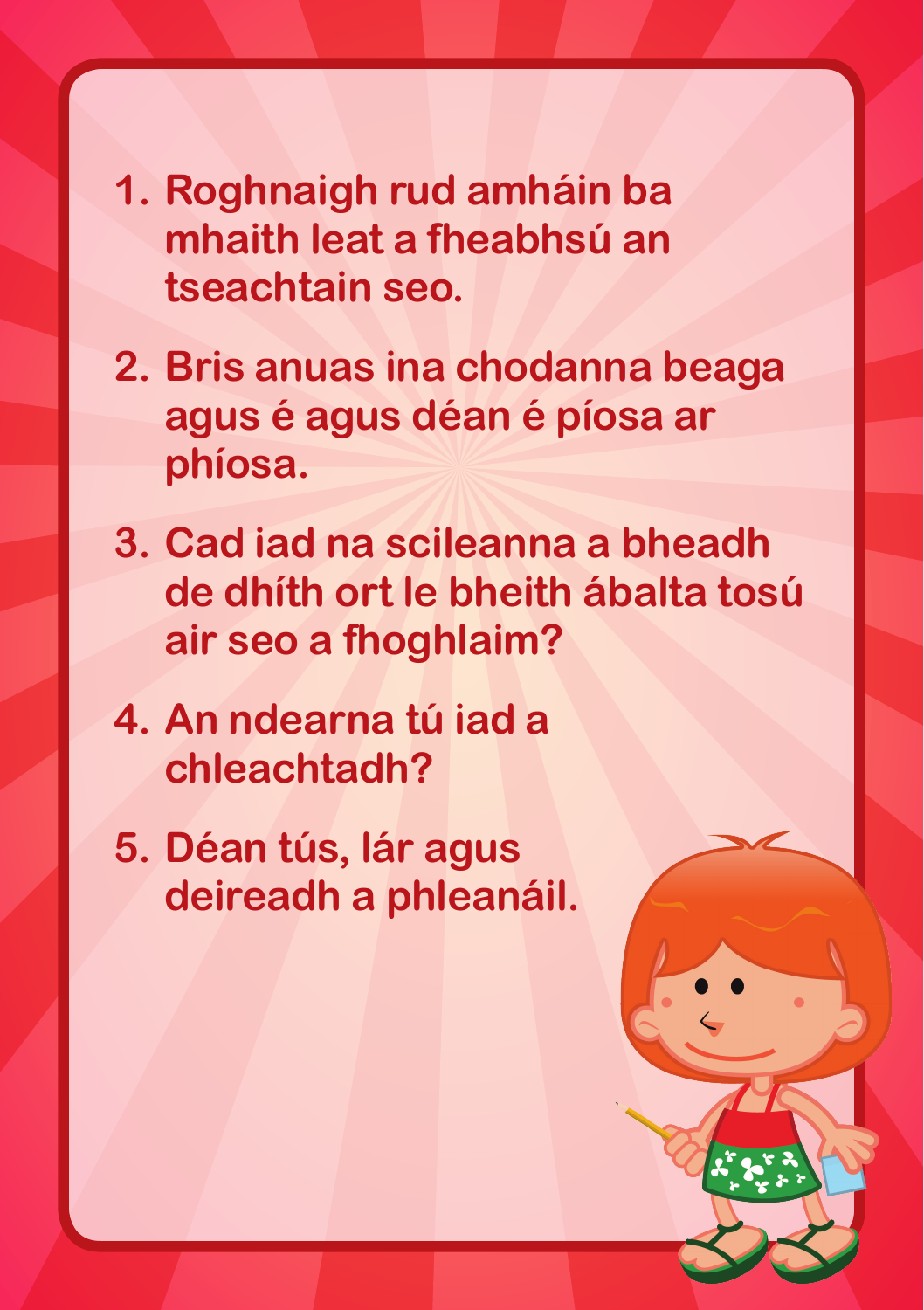

# Níl mé cinnte faoin



Bain sult as!

### **Einbhaimistiu**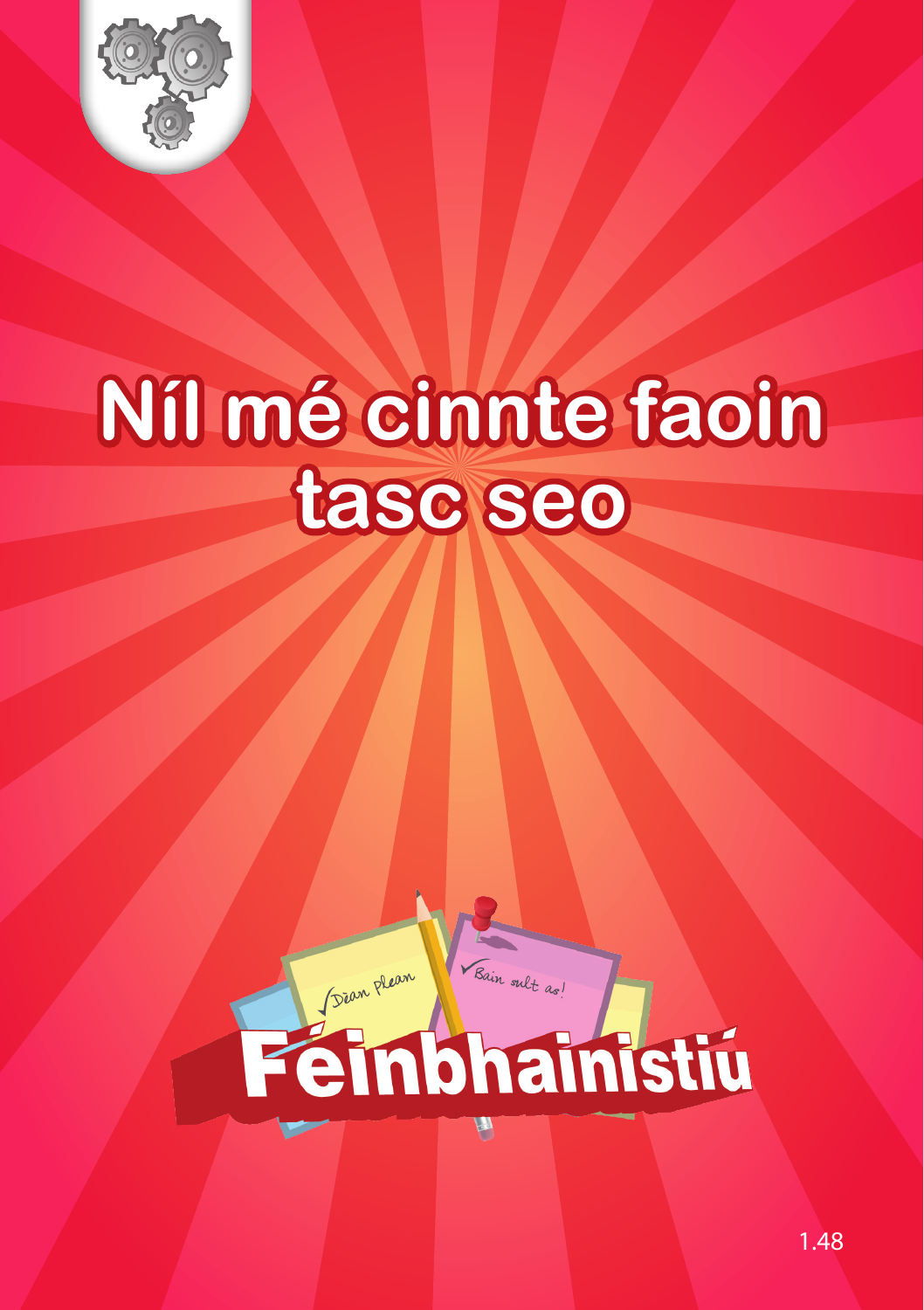- **1. Cad iad na ceisteanna ba mhaith leat a chur faoin tasc?**
- **2. Cad é mar a thig leat na freagraí a fháil amach?**
- **3. Sula gcuireann tú ceist ar an mhúinteoir, cad é a thig leat féin a dhéanamh leis an tasc a oibriú amach?**
- **4. An bhfuil an tasc seo cosúil le rud ar bith a rinne tú roimhe?**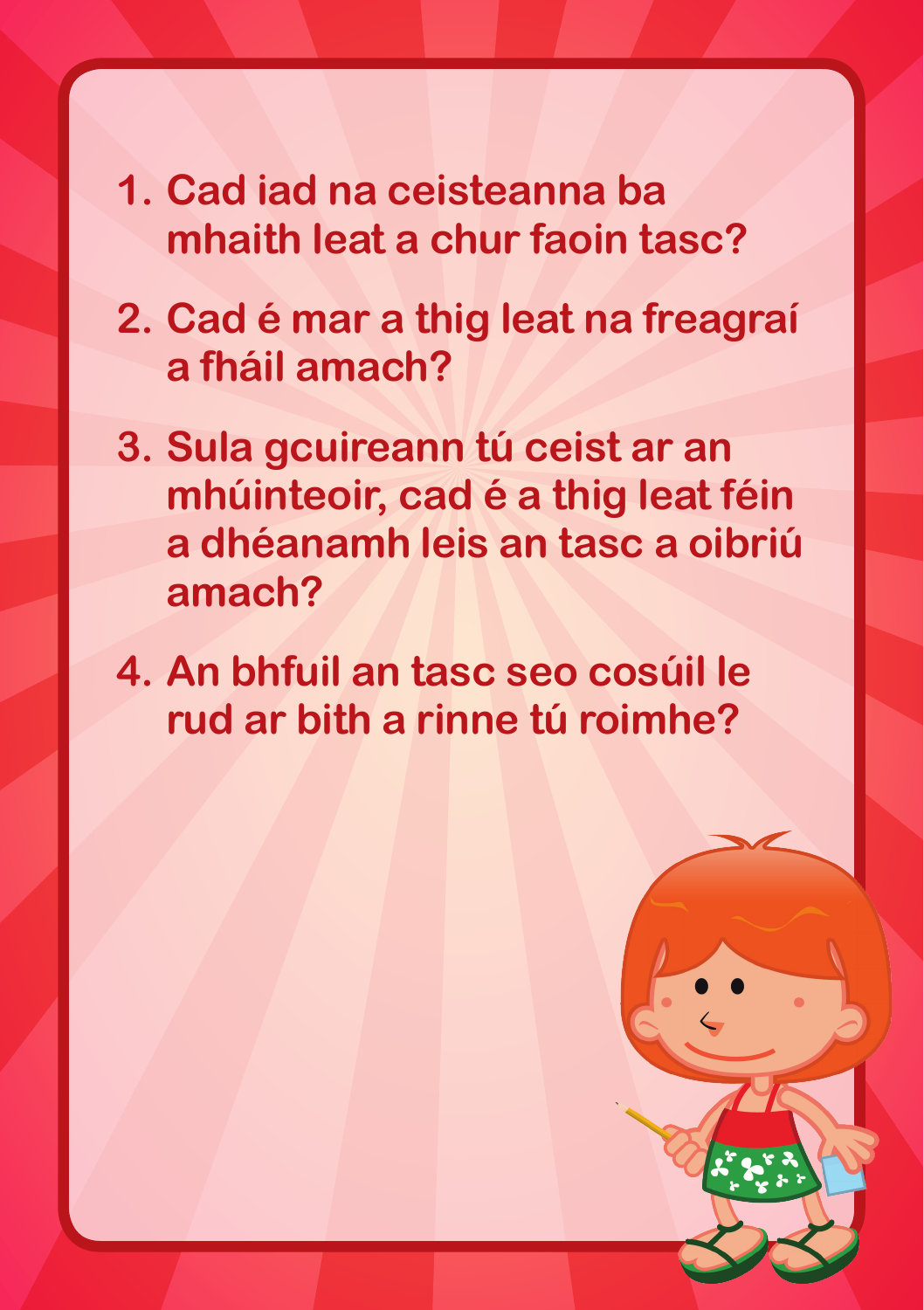

#### **Ar úsáid tú do chuid ama go céillí?**



Bain sult as!

### Feinbhainistiu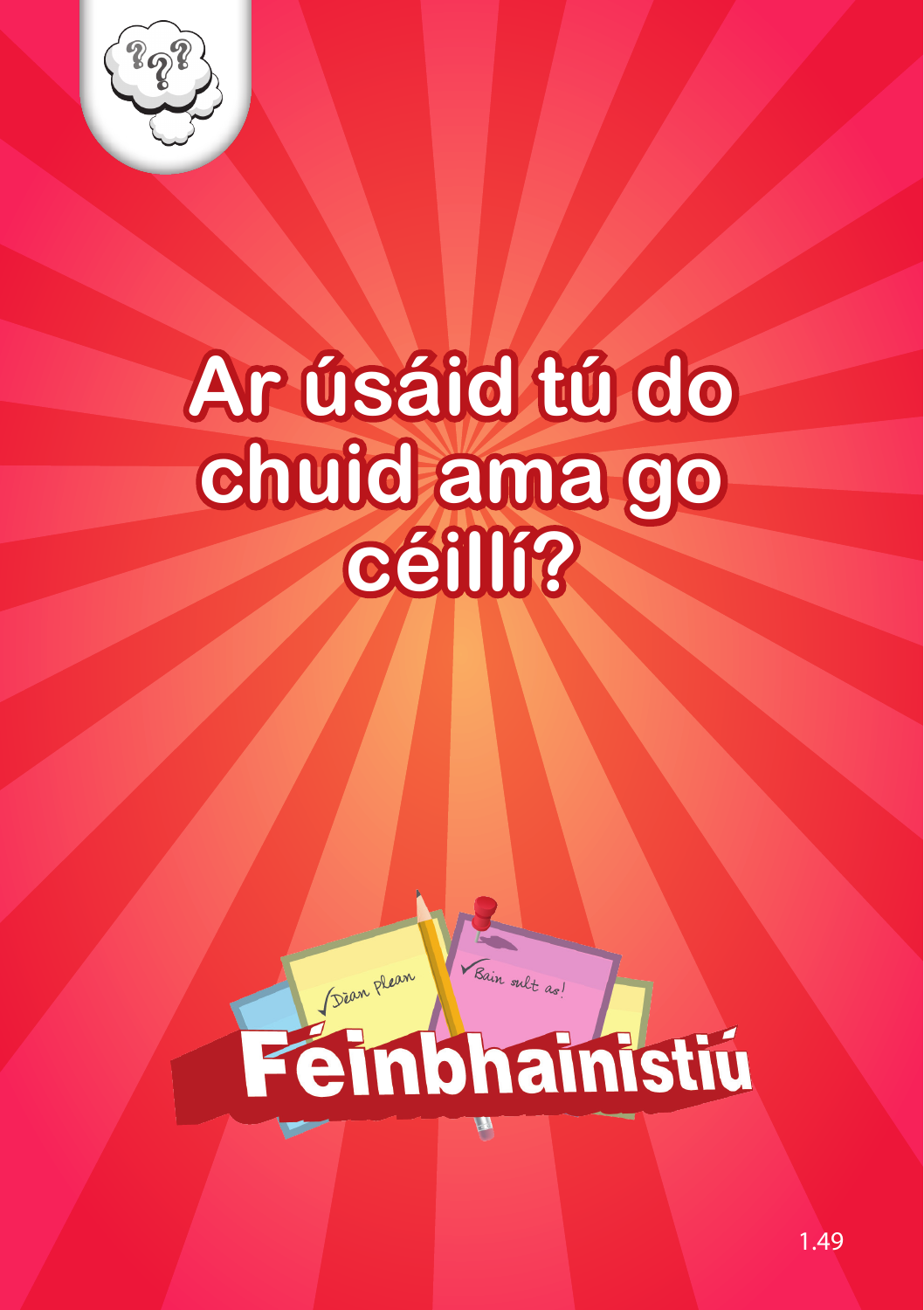- **1. An bhfuil tú sásta leis an obair atá déanta agat?**
- **2. Ar éirigh leat í a chríochnú? An raibh ort deifir a dhéanamh?**
- **3. Sular thosaigh tú, ar smaoinigh tú ar cá fhad a ghlacfadh sé ort gach cuid de a dhéanamh?**
- **4. An mbeadh do chuid oibre níos fearr dá ndéanfá sin?**
- **5. Cad é a thiocfadh leat a dhéanamh an chéad uair eile?**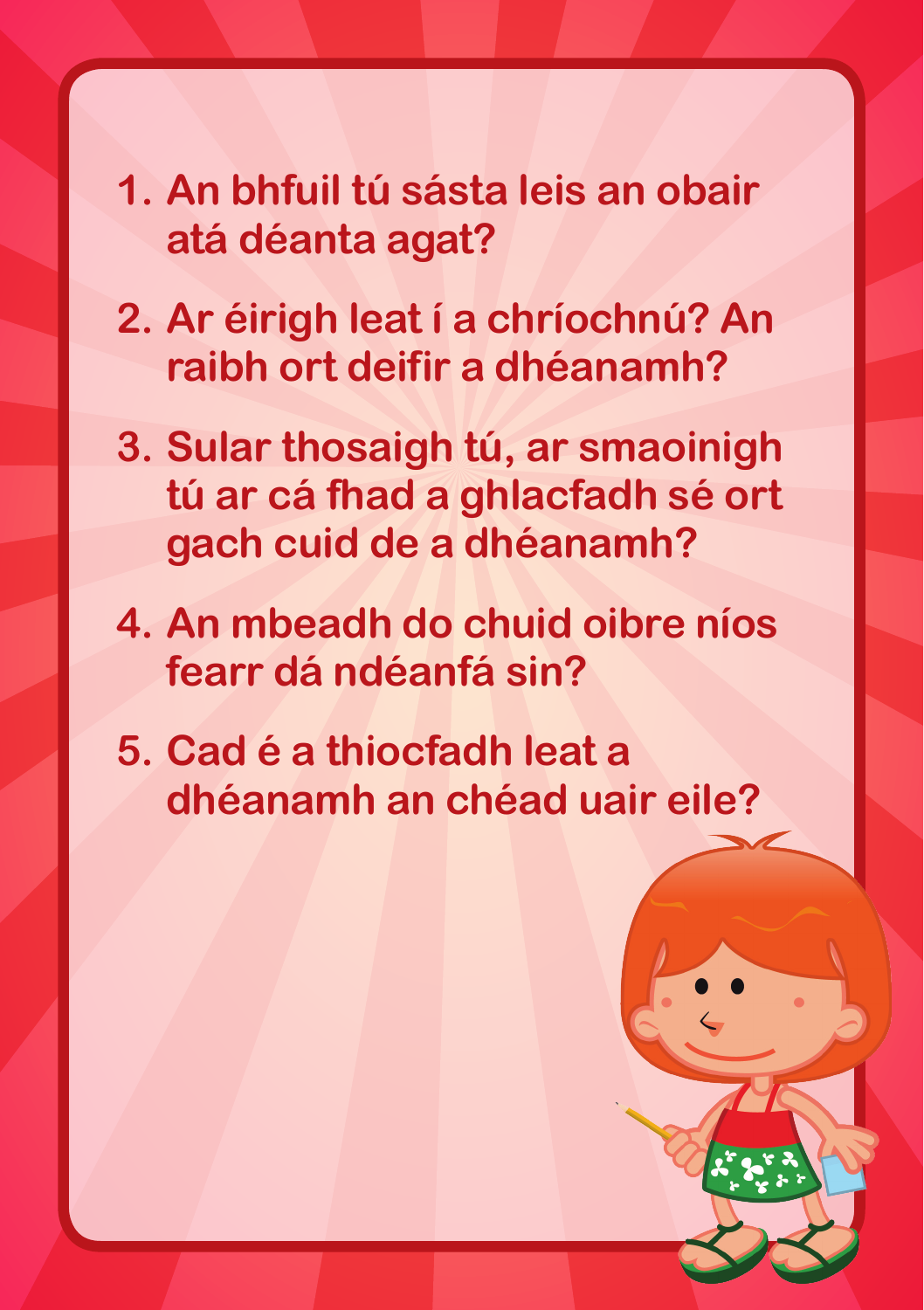

#### **Síl mé go raibh sé doiligh, ach d'éirigh liom é a dhéanamh!**



Bain sult as!

### Feinbhainistiu